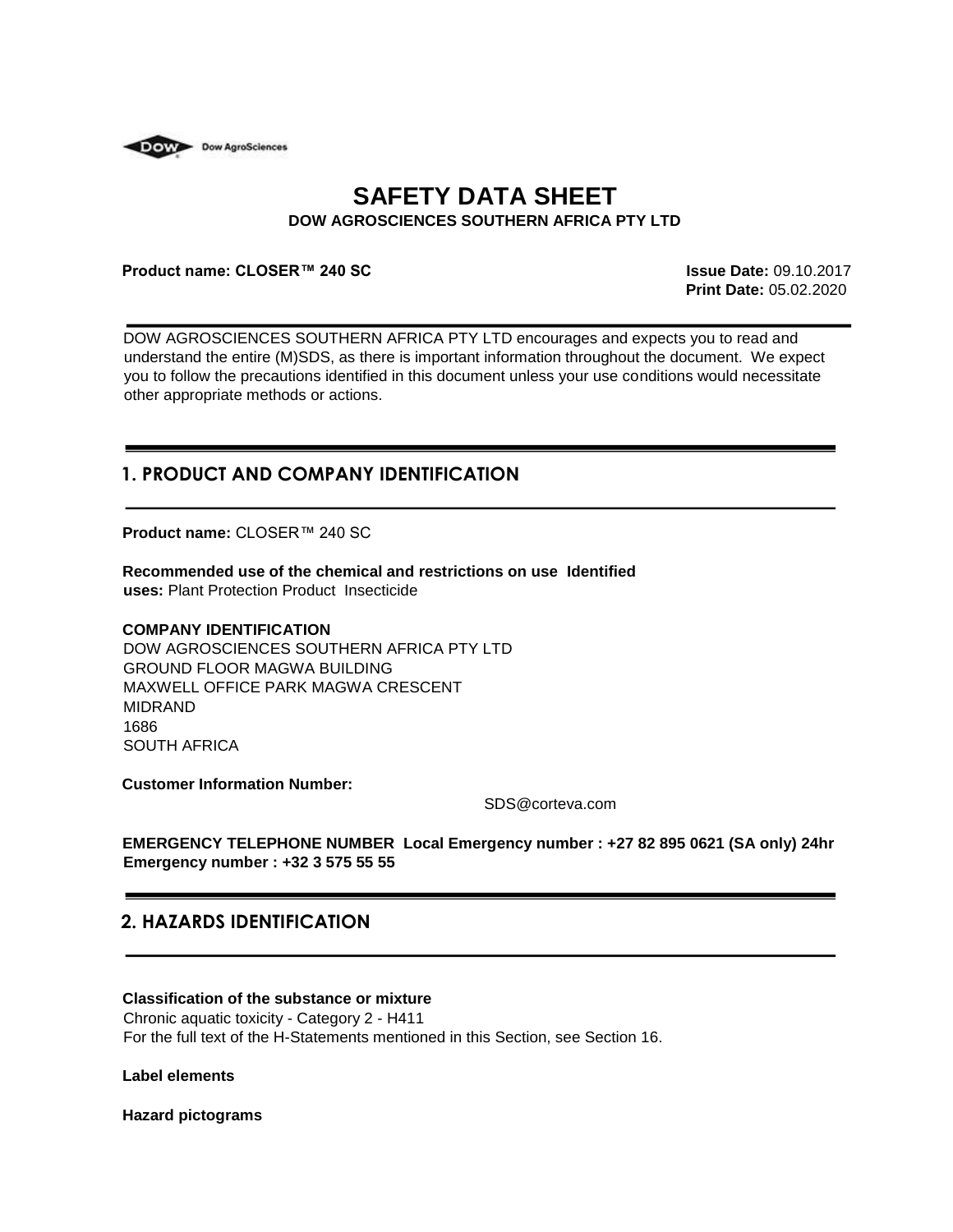

® ™ Trademarks of Dow AgroSciences, DuPont or Pioneer and their affiliated Page 1 of 12 companies or respective owners.

#### **Hazard statements**

H411 Toxic to aquatic life with long lasting effects.

#### **Precautionary statements**

| P391 | Collect spillage.                                                        |
|------|--------------------------------------------------------------------------|
| P501 | Dispose of contents/container in accordance with applicable regulations. |

## **Hazard statements**

H411 Toxic to aquatic life with long lasting effects.

#### **Precautionary statements**

P280 Wear protective gloves/ protective clothing/ eye protection/ face protection.

P391 Collect spillage.

P501 Dispose of contents/container in accordance with applicable regulations.

#### **Supplemental information**

EUH401 To avoid risks to human health and the environment, comply with the instructions for use. EUH401 To avoid risks to human health and the environment, comply with the instructions for use. EUH208 Contains: 1,2-Benzisothiazolin-3-one. May produce an allergic reaction.

# **Other hazards**

No data available

# **3. COMPOSITION/INFORMATION ON INGREDIENTS**

This product is a mixture.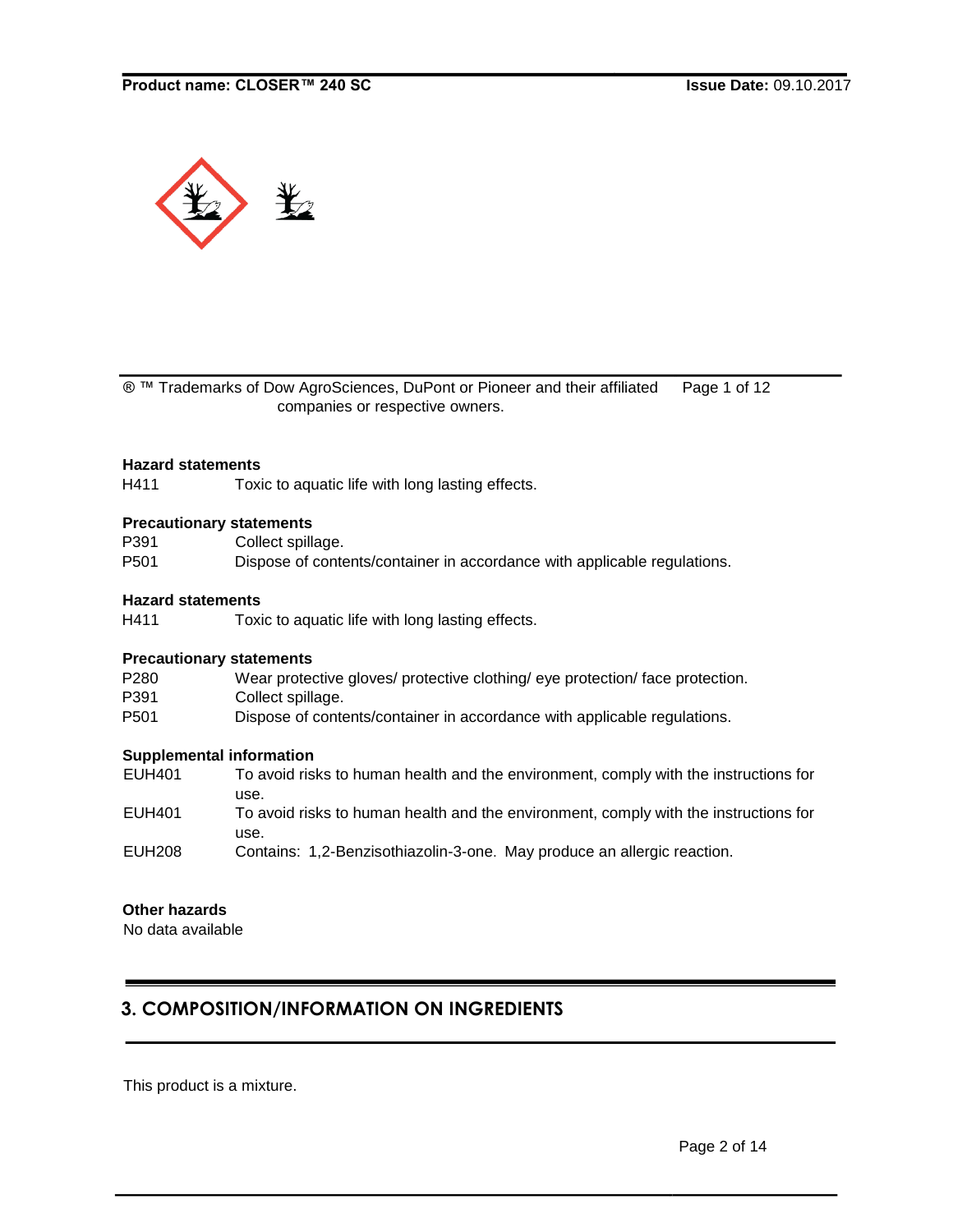| <b>CASRN/</b><br>$EC-No.$ /<br>Index-No.                                           | <b>Concentration</b> | <b>Component</b>                            | <b>Classification</b>                                                           |
|------------------------------------------------------------------------------------|----------------------|---------------------------------------------|---------------------------------------------------------------------------------|
| <b>CASRN</b><br>946578-00-3<br>ECNo.<br>Not available<br>Index-No.<br>616-217-00-4 | 21,8%                | Sulfoxaflor                                 | Acute Tox. - 4 - H302<br>Aquatic Acute - 1 - H400<br>Aquatic Chronic - 1 - H410 |
| <b>CASRN</b><br>57-55-6 ECNo.<br>200-338-0<br>IndexNo.                             | < 5.0 %              | Propylene glycol                            | Not classified                                                                  |
| <b>CASRN</b><br>Not available<br>ECNo.<br>Index-No.                                | < 5.0 %              | Sulfonated aromatic polymer,<br>sodium salt | Eye Irrit. - 2 - H319<br>Aquatic Chronic - 3 - H412                             |

For the full text of the H-Statements mentioned in this Section, see Section 16.

# **4. FIRST AID MEASURES**

# **Description of first aid measures**

**General advice:** If potential for exposure exists refer to Section 8 for specific personal protective equipment.

**Inhalation:** Move person to fresh air. If person is not breathing, call an emergency responder or ambulance, then give artificial respiration; if by mouth to mouth use rescuer protection (pocket mask etc). Call a poison control center or doctor for treatment advice.

**Skin contact:** Take off contaminated clothing. Rinse skin immediately with plenty of water for 15-20 minutes. Call a poison control center or doctor for treatment advice. Suitable emergency safety shower facility should be available in work area.

**Eye contact:** Hold eyes open and rinse slowly and gently with water for 15-20 minutes. Remove contact lenses, if present, after the first 5 minutes, then continue rinsing eyes. Call a poison control center or doctor for treatment advice. Suitable emergency eye wash facility should be available in work area.

**Ingestion:** No emergency medical treatment necessary.

**Most important symptoms and effects, both acute and delayed:** Aside from the information found under Description of first aid measures (above) and Indication of immediate medical attention and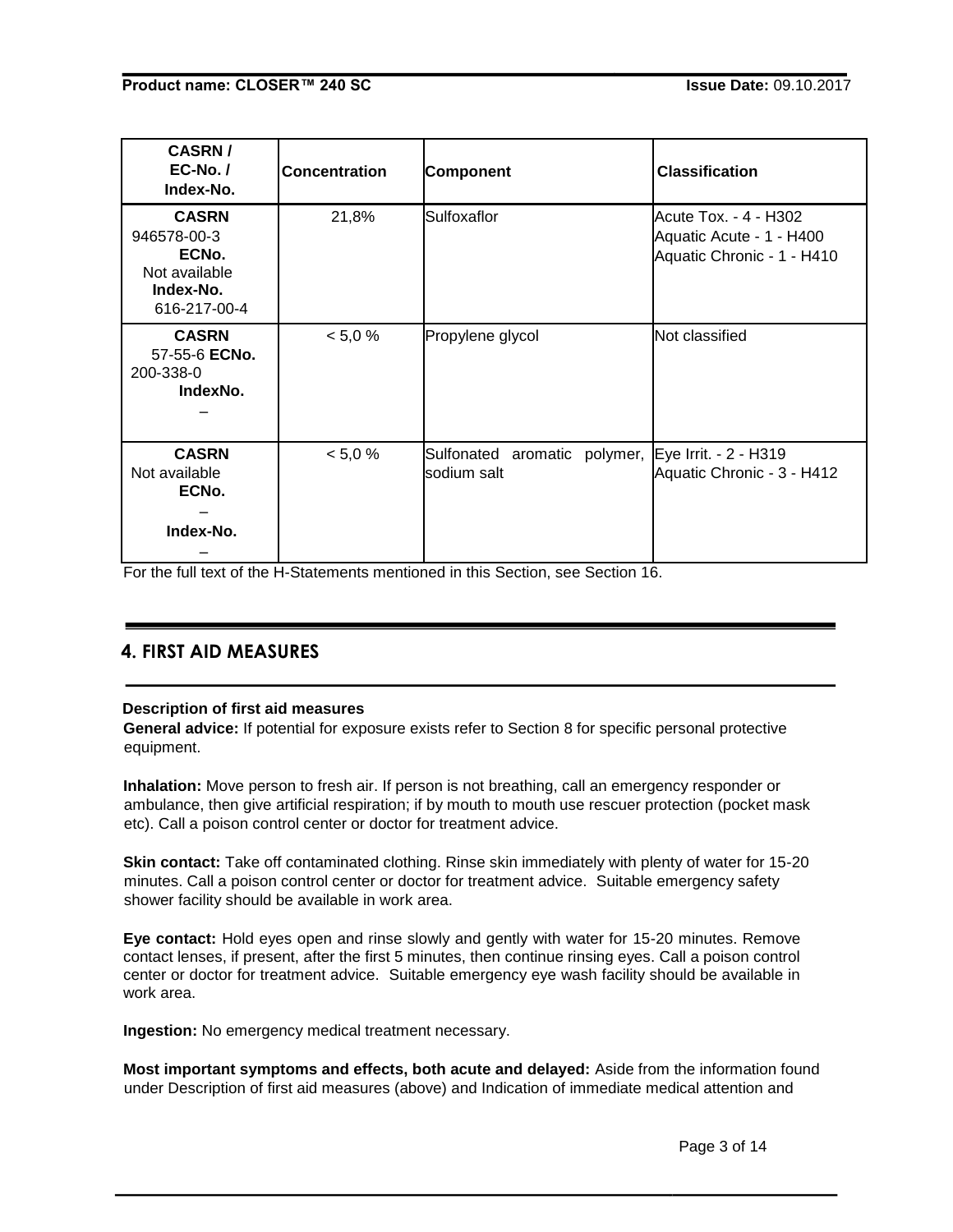special treatment needed (below), any additional important symptoms and effects are described in Section 11: Toxicology Information.

#### **Indication of any immediate medical attention and special treatment needed**

**Notes to physician:** No specific antidote. Treatment of exposure should be directed at the control of symptoms and the clinical condition of the patient.

# **5. FIREFIGHTING MEASURES**

**Suitable extinguishing media:** To extinguish combustible residues of this product use water fog, carbon dioxide, dry chemical or foam.

**Unsuitable extinguishing media:** No data available

#### **Special hazards arising from the substance or mixture**

**Hazardous combustion products:** Under fire conditions some components of this product may decompose. The smoke may contain unidentified toxic and/or irritating compounds. Combustion products may include and are not limited to: Sulfur oxides. Nitrogen oxides. Hydrogen fluoride. Carbon monoxide. Carbon dioxide.

**Unusual Fire and Explosion Hazards:** This material will not burn until the water has evaporated. Residue can burn.

#### **Advice for firefighters**

**Fire Fighting Procedures:** Keep people away. Isolate fire and deny unnecessary entry. Use water spray to cool fire exposed containers and fire affected zone until fire is out and danger of reignition has passed. To extinguish combustible residues of this product use water fog, carbon dioxide, dry chemical or foam. Contain fire water run-off if possible. Fire water run-off, if not contained, may cause environmental damage. Review the "Accidental Release Measures" and the "Ecological Information" sections of this (M)SDS.

**Special protective equipment for firefighters:** Wear positive-pressure self-contained breathing apparatus (SCBA) and protective fire fighting clothing (includes fire fighting helmet, coat, trousers, boots, and gloves). Avoid contact with this material during fire fighting operations. If contact is likely, change to full chemical resistant fire fighting clothing with self-contained breathing apparatus. If this is not available, wear full chemical resistant clothing with self-contained breathing apparatus and fight fire from a remote location. For protective equipment in post-fire or non-fire clean-up situations, refer to the relevant sections.

# **6. ACCIDENTAL RELEASE MEASURES**

**Personal precautions, protective equipment and emergency procedures:** Isolate area. Keep unnecessary and unprotected personnel from entering the area. Refer to section 7, Handling, for additional precautionary measures. Use appropriate safety equipment. For additional information, refer to Section 8, Exposure Controls and Personal Protection.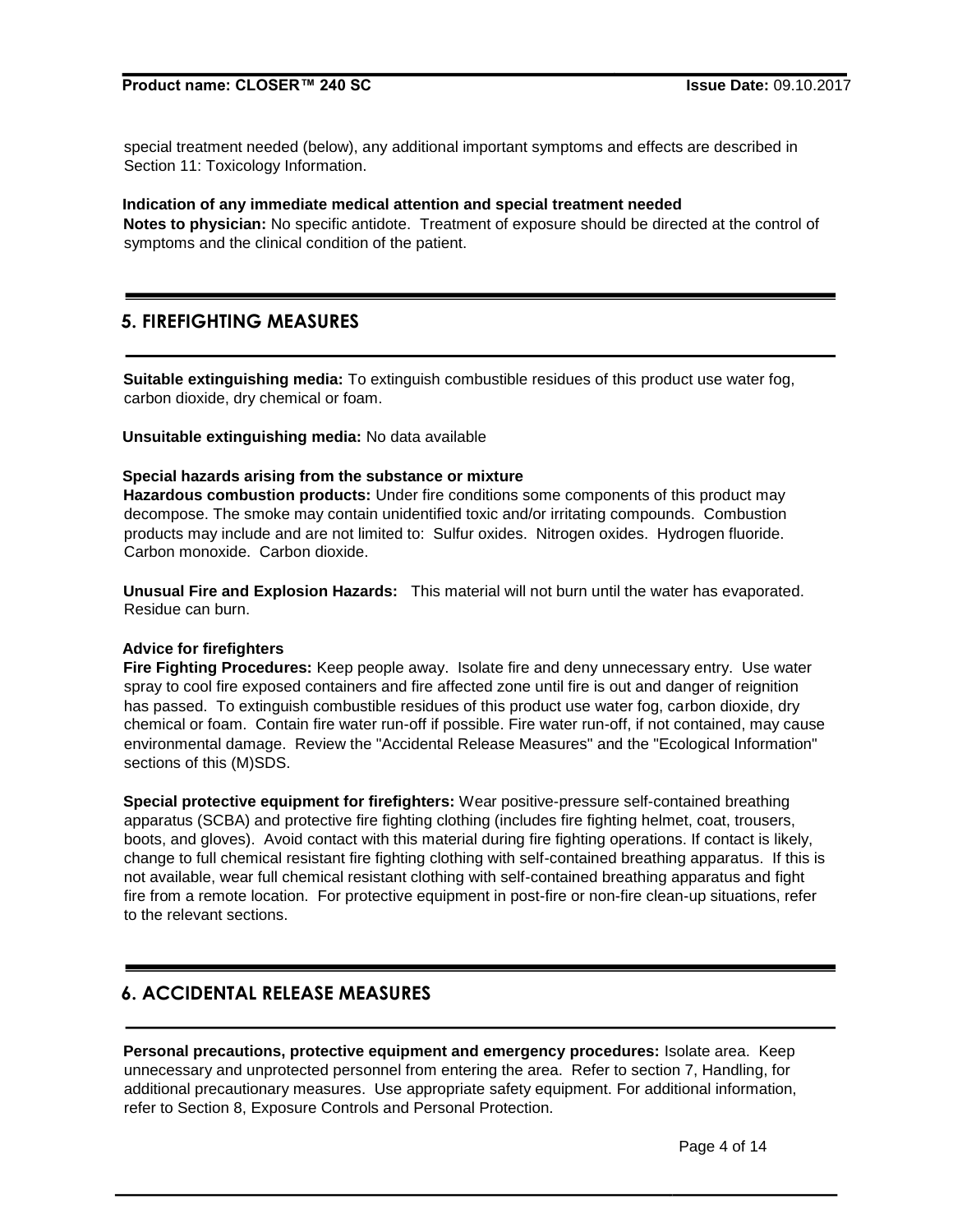**Environmental precautions:** Prevent from entering into soil, ditches, sewers, waterways and/or groundwater. See Section 12, Ecological Information.

**Methods and materials for containment and cleaning up:** Contain spilled material if possible. Small spills: Absorb with materials such as: Clay. Dirt. Sand. Sweep up. Collect in suitable and properly labeled containers. Large spills: Contact Dow AgroSciences for clean-up assistance. See Section 13, Disposal Considerations, for additional information.

# **7. HANDLING AND STORAGE**

**Precautions for safe handling:** Keep out of reach of children. Do not swallow. Avoid contact with eyes, skin, and clothing. Avoid breathing vapor or mist. Wash thoroughly after handling. Keep container tightly closed. Use with adequate ventilation. Spills of these organic materials on hot fibrous insulations may lead to lowering of the autoignition temperatures possibly resulting in spontaneous combustion. See Section 8, EXPOSURE CONTROLS AND PERSONAL PROTECTION.

**Conditions for safe storage:** Store in a dry place. Store in original container. Keep container tightly closed when not in use. Do not store near food, foodstuffs, drugs or potable water supplies.

# **8. EXPOSURE CONTROLS/PERSONAL PROTECTION**

## **Control parameters**

Exposure limits are listed below, if they exist.

| Component        | Regulation | <b>Type of listing</b> | <b>Value/Notation</b> |
|------------------|------------|------------------------|-----------------------|
| Propylene glycol | US WEEL    | TWA                    | 10 mg/m $3$           |
|                  | ZA OEL     | TWA OEL-RL             | $10$ mg/m $3$         |
|                  |            | particulate            |                       |
|                  | ZA OEL     | TWA OEL-RL             | 470 mg/m3 150 ppm     |
|                  |            | Vapour +               |                       |
|                  |            | particulates           |                       |

RECOMMENDATIONS IN THIS SECTION ARE FOR MANUFACTURING, COMMERCIAL BLENDING AND PACKAGING WORKERS. APPLICATORS AND HANDLERS SHOULD SEE THE PRODUCT LABEL FOR PROPER PERSONAL PROTECTIVE EQUIPMENT AND CLOTHING.

## **Exposure controls**

**Engineering controls:** Use local exhaust ventilation, or other engineering controls to maintain airborne levels below exposure limit requirements or guidelines. If there are no applicable exposure limit requirements or guidelines, general ventilation should be sufficient for most operations.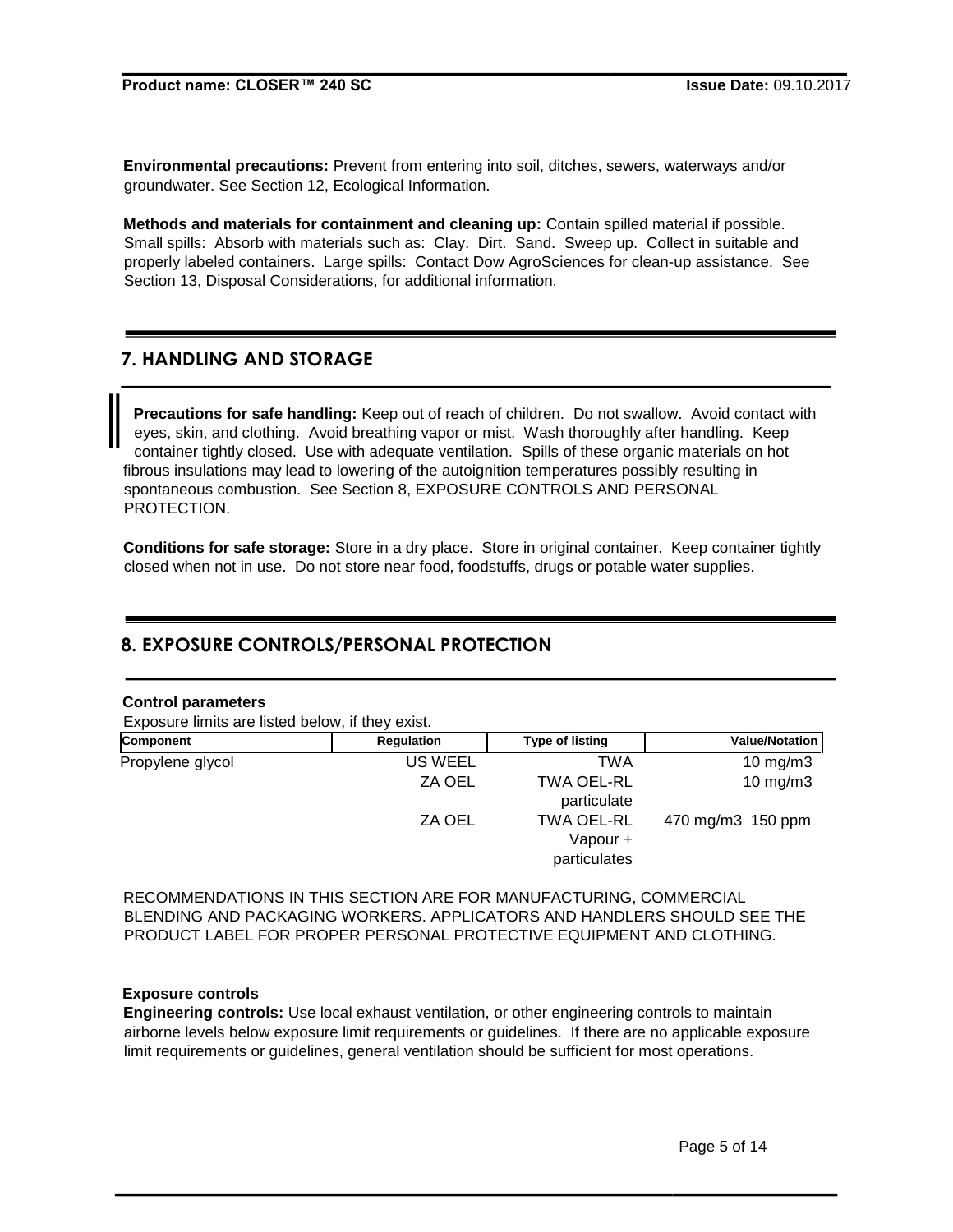### **Individual protection measures**

**Eye/face protection:** Use safety glasses (with side shields). Safety glasses (with side shields) should be consistent with EN 166 or equivalent.

# **Skin protection**

**Hand protection:** Chemical protective gloves should not be needed when handling this material. Consistent with general hygienic practice for any material, skin contact should be minimized.

**Other protection:** No precautions other than clean body-covering clothing should be needed.

**Respiratory protection:** Respiratory protection should be worn when there is a potential to exceed the exposure limit requirements or guidelines. If there are no applicable exposure limit requirements or guidelines, wear respiratory protection when adverse effects, such as respiratory irritation or discomfort have been experienced, or where indicated by your risk assessment process. For most conditions no respiratory protection should be needed; however, if discomfort is experienced, use an approved air-purifying respirator. Use the following CE approved air-purifying respirator: Organic vapor cartridge with a particulate prefilter, type AP2.

# **9. PHYSICAL AND CHEMICAL PROPERTIES**

#### **Appearance**

| <b>Physical state</b>                            | Liquid.                                                                                       |
|--------------------------------------------------|-----------------------------------------------------------------------------------------------|
| Color                                            | Tan                                                                                           |
| Odor                                             | Mild                                                                                          |
| <b>Odor Threshold</b>                            | No test data available                                                                        |
| pH                                               | 4,67 1% pH Electrode                                                                          |
| <b>Melting point/range</b>                       | Not applicable                                                                                |
| <b>Freezing point</b>                            | No test data available                                                                        |
| Boiling point (760 mmHg)                         | No test data available                                                                        |
| <b>Flash point</b>                               | closed cup > 100 °C Closed<br>Cup                                                             |
| <b>Evaporation Rate (Butyl</b><br>Acetate = $1)$ | No test data available                                                                        |
| <b>Flammability (solid, gas)</b>                 | Not applicable to liquids                                                                     |
| <b>Lower explosion limit</b>                     | No test data available                                                                        |
| <b>Upper explosion limit</b>                     | No test data available                                                                        |
| <b>Vapor Pressure</b>                            | Not applicable                                                                                |
|                                                  | Relative Vapor Density (air = No test data available 1) Relative Density (water = 1) $1,1066$ |
| Water solubility Not applicable                  | <b>Partition</b>                                                                              |
| coefficient: No data available                   | noctanol/water                                                                                |
| <b>Auto-ignition temperature</b><br>available    | Decomposition temperature No test data<br>350 °C EC Method A15                                |
| <b>Kinematic Viscosity</b>                       | No data available                                                                             |
| <b>Explosive properties</b>                      | No                                                                                            |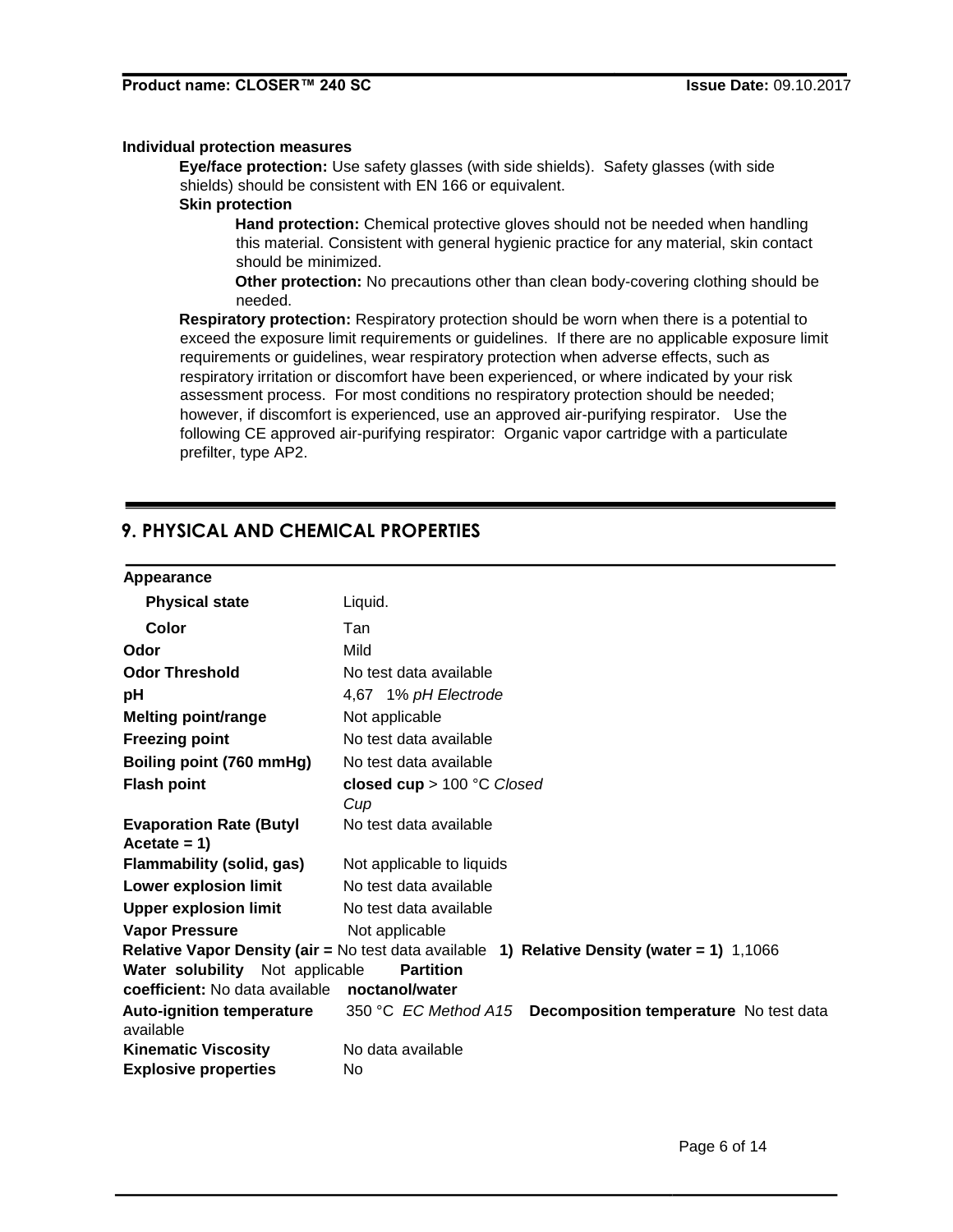| <b>Oxidizing properties</b> | No, No significant increase (>5C) in                    |
|-----------------------------|---------------------------------------------------------|
|                             | temperature.                                            |
| <b>Liquid Density</b>       | 1,1066 g/cm3 at 20 $\degree$ C Digital density<br>meter |
| <b>Molecular weight</b>     | No data available                                       |

NOTE: The physical data presented above are typical values and should not be construed as a specification.

# **10. STABILITY AND REACTIVITY**

**Reactivity:** No dangerous reaction known under conditions of normal use.

**Chemical stability:** Thermally stable at typical use temperatures.

**Possibility of hazardous reactions:** Polymerization will not occur.

**Conditions to avoid:** Some components of this product can decompose at elevated temperatures. Generation of gas during decomposition can cause pressure in closed systems.

**Incompatible materials:** None known.

**Hazardous decomposition products:** Decomposition products depend upon temperature, air supply and the presence of other materials. Toxic gases are released during decomposition.

# **11. TOXICOLOGICAL INFORMATION**

*Toxicological information appears in this section when such data is available.*

#### **Acute toxicity Acute oral toxicity**

Very low toxicity if swallowed. Harmful effects not anticipated from swallowing small amounts.

As product: LD50, Rat, male and female, > 5 000 mg/kg

#### **Acute dermal toxicity**

Prolonged skin contact is unlikely to result in absorption of harmful amounts.

As product: LD50, Rat, male and female, > 5 000 mg/kg

## **Acute inhalation toxicity**

No adverse effects are anticipated from inhalation.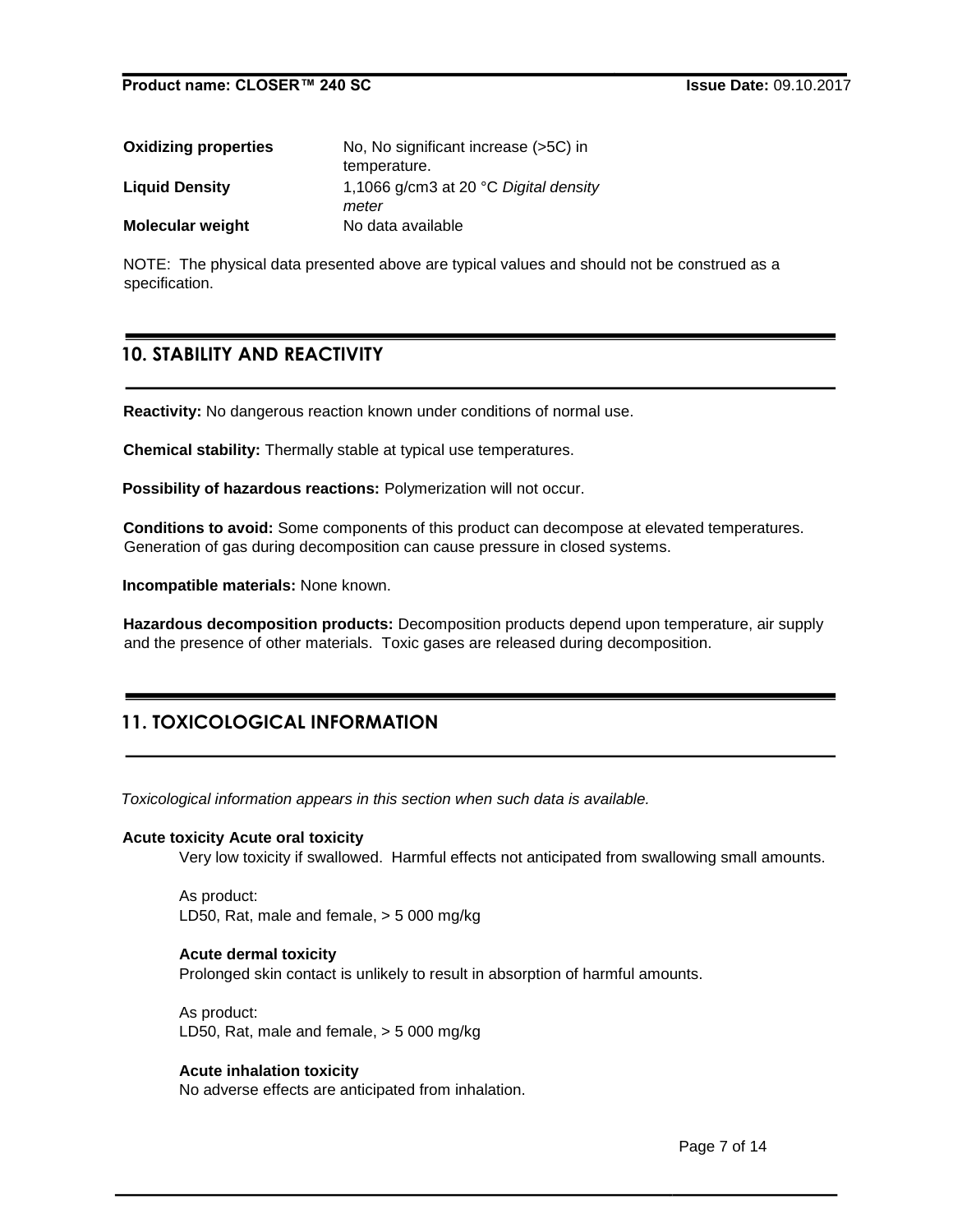As product: LC50, Rat, male and female, 4 Hour, Aerosol, > 2,21 mg/l No deaths occurred at this concentration. Maximum attainable concentration.

# **Skin corrosion/irritation**

Prolonged contact is essentially nonirritating to skin.

#### **Serious eye damage/eye irritation**

May cause slight eye irritation. Corneal injury is unlikely.

#### **Sensitization**

Did not demonstrate the potential for contact allergy in mice.

For respiratory sensitization: No relevant data found.

## **Specific Target Organ Systemic Toxicity (Single Exposure)**

Evaluation of available data suggests that this material is not an STOT-SE toxicant.

## **Specific Target Organ Systemic Toxicity (Repeated Exposure)** For the

active ingredient(s): In animals, effects have been reported on the following organs: Liver. For the minor component(s): In rare cases, repeated excessive exposure to propylene glycol may cause central nervous system effects.

## **Carcinogenicity**

For the active ingredient(s): Has caused cancer in laboratory animals. However, the effects are species specific and are not relevant to humans.

## **Teratogenicity**

For the active ingredient(s): Has caused birth defects in lab animals at high doses. In laboratory animals, excessive doses toxic to the parent animals caused decreased weight and survival of offspring. However, the effects are species specific and are not relevant to humans. These concentrations exceed relevant human dose levels.

## **Reproductive toxicity**

For the active ingredient(s): In animal studies, has been shown to interfere with reproduction. However, the effects are species specific and are not relevant to humans. These concentrations exceed relevant human dose levels.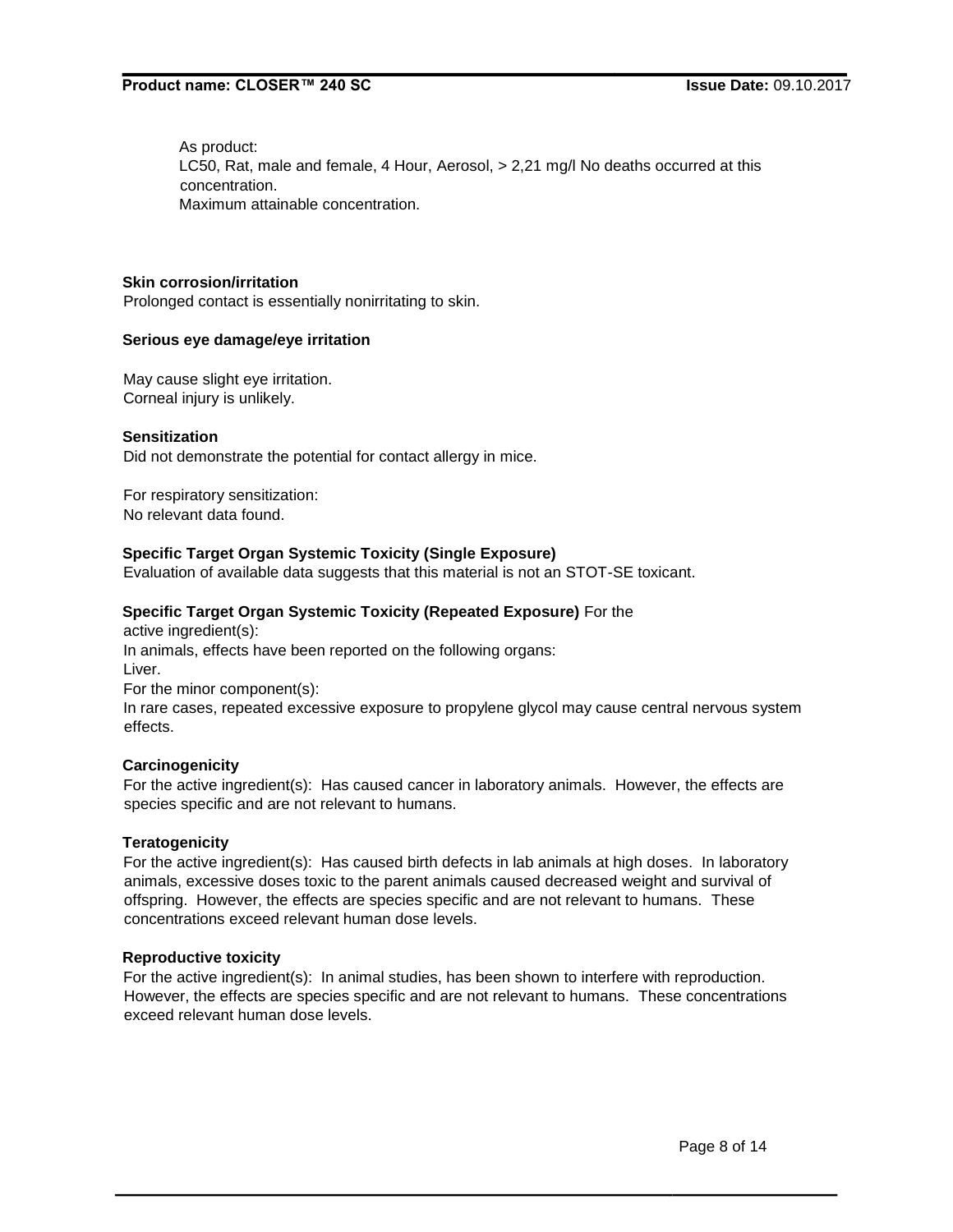## **Mutagenicity**

Animal genetic toxicity studies were negative.

## **Aspiration Hazard**

Based on physical properties, not likely to be an aspiration hazard.

# **12. ECOLOGICAL INFORMATION**

*Ecotoxicological information appears in this section when such data is available.*

## **Toxicity Acute toxicity to fish** For

similar material(s): Material is toxic to aquatic organisms (LC50/EC50/IC50 between 1 and 10 mg/L in the most sensitive species). As product:

LC50, Oncorhynchus mykiss (rainbow trout), static test, 96 Hour, > 939 mg/l, OECD Test Guideline 203

#### **Acute toxicity to aquatic invertebrates**

LC50, Daphnia magna (Water flea), static test, 48 Hour, > 880 mg/l, OECD Test Guideline 202 or Equivalent

For similar material(s): LC50, saltwater mysid Mysidopsis bahia, 96 Hour, > 1 - < 10 mg/l

## **Acute toxicity to algae/aquatic plants**

ErC50, diatom Navicula sp., 72 Hour, Growth rate inhibition, > 100 mg/l

## **Toxicity to Above Ground Organisms**

Material is practically non-toxic to birds on an acute basis (LD50 > 2000 mg/kg).

oral LD50, Colinus virginianus (Bobwhite quail), > 2250mg/kg bodyweight.

oral LD50, Apis mellifera (bees), 48 Hour, 0,23micrograms/bee

contact LD50, Apis mellifera (bees), 48 Hour, 0,59micrograms/bee

## **Toxicity to soil-dwelling organisms**

LC50, Eisenia fetida (earthworms), 14 d, 6.4mg/kg dry weight (d.w.)

## **Persistence and degradability**

## **Sulfoxaflor**

**Biodegradability:** Material is not readily biodegradable according to OECD/EEC guidelines.

Page 9 of 14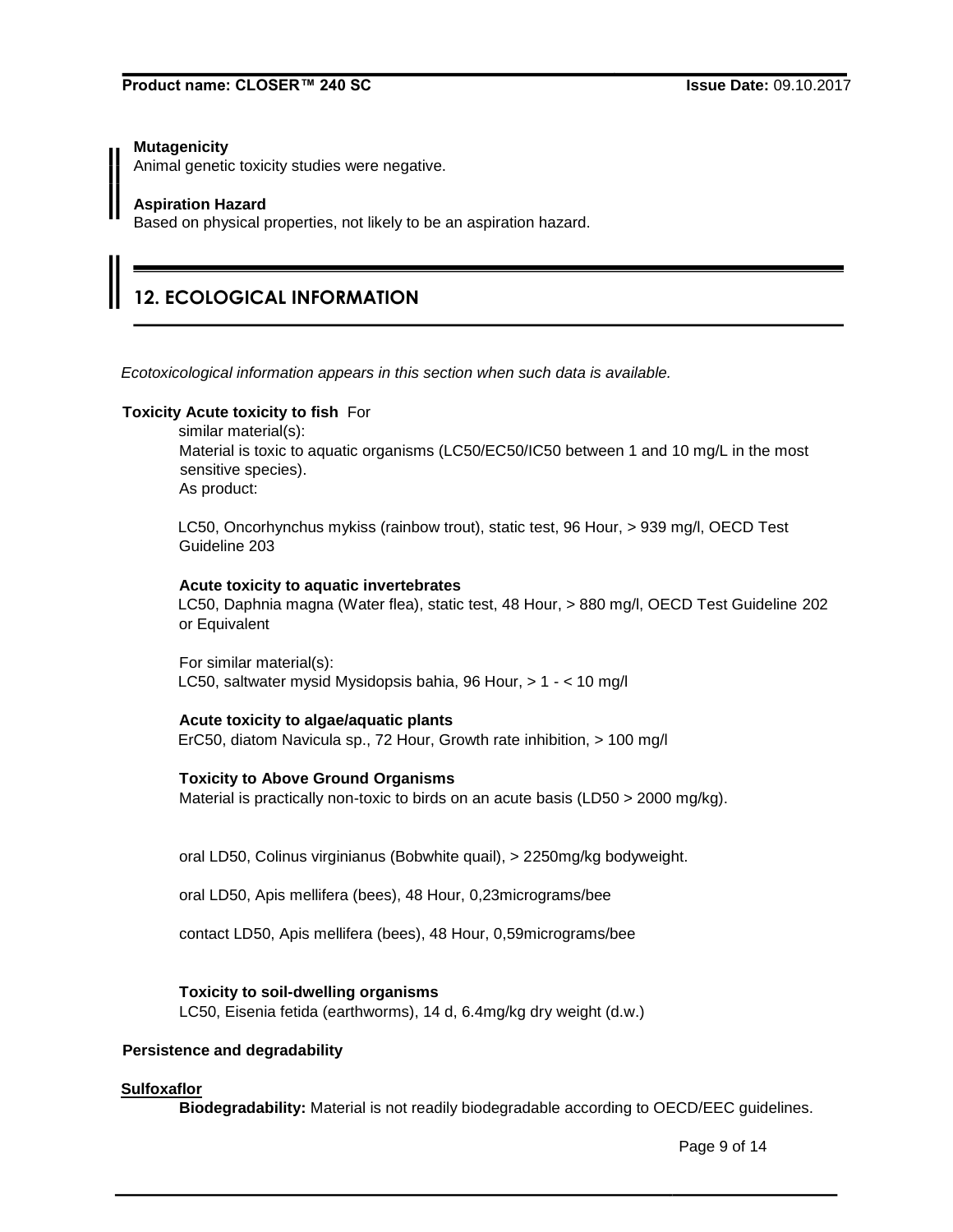**Biodegradation:** 0 % **Exposure time:** 28 d **Method:** OECD Test Guideline 310

## **Propylene glycol**

**Biodegradability:** Material is readily biodegradable. Passes OECD test(s) for ready biodegradability. Biodegradation may occur under anaerobic conditions (in the absence of oxygen). 10-day Window: Pass **Biodegradation:** 81 % **Exposure time:** 28 d **Method:** OECD Test Guideline 301F or Equivalent 10-day Window: Not applicable **Biodegradation:** 96 % **Exposure time:** 64 d **Method:** OECD Test Guideline 306 or Equivalent

**Sulfonated aromatic polymer, sodium salt Biodegradability:** No appreciable biodegradation is expected.

## **Bioaccumulative potential**

## **Sulfoxaflor**

**Bioaccumulation:** Bioconcentration potential is low (BCF < 100 or Log Pow < 3). **Partition coefficient: n-octanol/water(log Pow):** 0,802 at 20 °C Measured

## **Propylene glycol**

**Bioaccumulation:** Bioconcentration potential is low (BCF < 100 or Log Pow < 3). **Partition coefficient: n-octanol/water(log Pow):** -1,07 Measured **Bioconcentration factor (BCF):** 0,09 Estimated.

## **Sulfonated aromatic polymer, sodium salt Bioaccumulation:** No

relevant data found.

## **Mobility in soil**

## **Sulfoxaflor**

Potential for mobility in soil is very high (Koc between 0 and 50). **Partition coefficient (Koc):** 40 Measured

## **Propylene glycol**

Given its very low Henry's constant, volatilization from natural bodies of water or moist soil is not expected to be an important fate process. Potential for mobility in soil is very high (Koc between 0 and 50). **Partition coefficient (Koc):** < 1 Estimated.

## **Sulfonated aromatic polymer, sodium salt** No relevant

data found.

# **Results of PBT and vPvB assessment**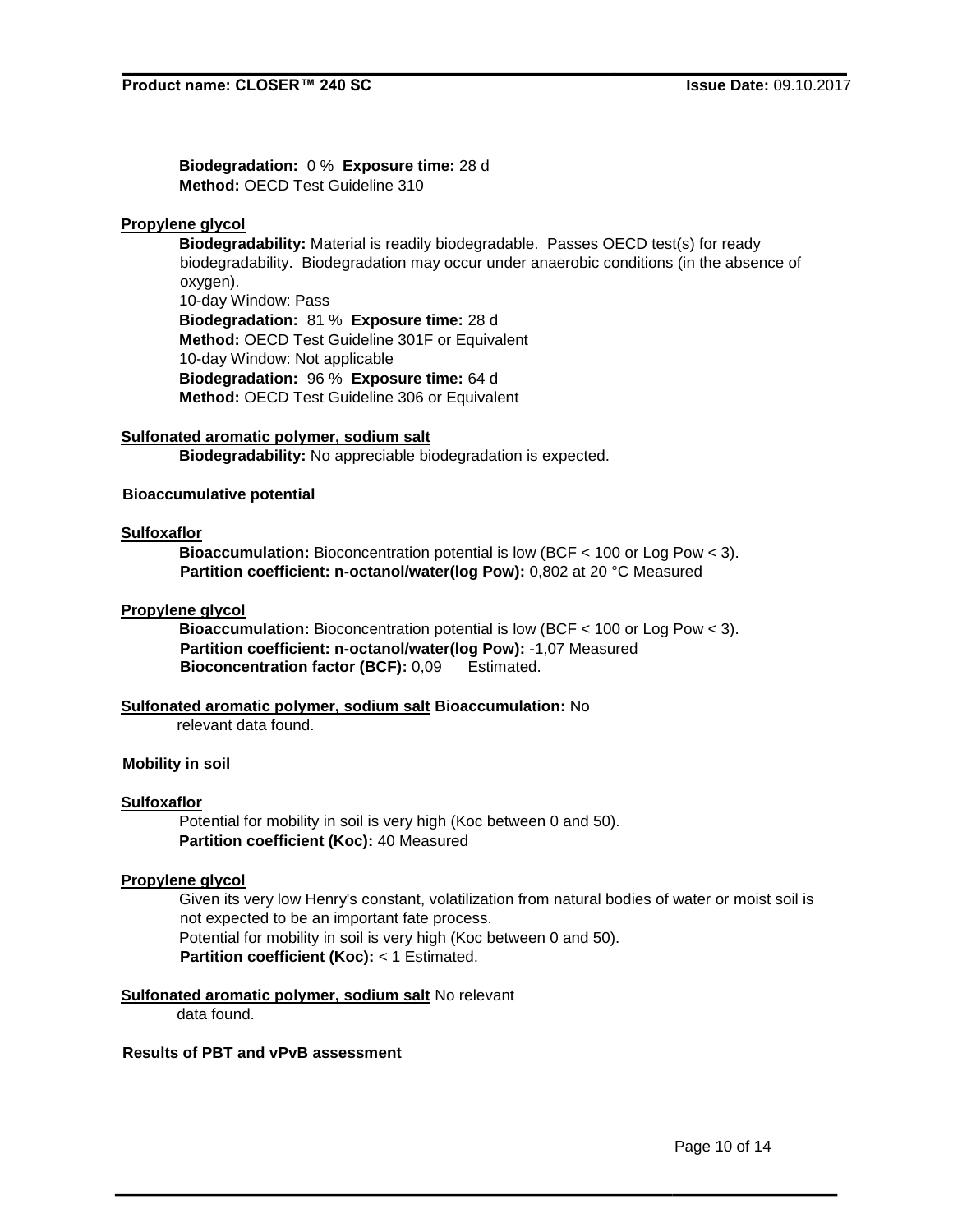# **Sulfoxaflor**

This substance is not considered to be persistent, bioaccumulating and toxic (PBT). This substance is not considered to be very persistent and very bioaccumulating (vPvB).

# **Propylene glycol**

This substance is not considered to be persistent, bioaccumulating and toxic (PBT). This substance is not considered to be very persistent and very bioaccumulating (vPvB).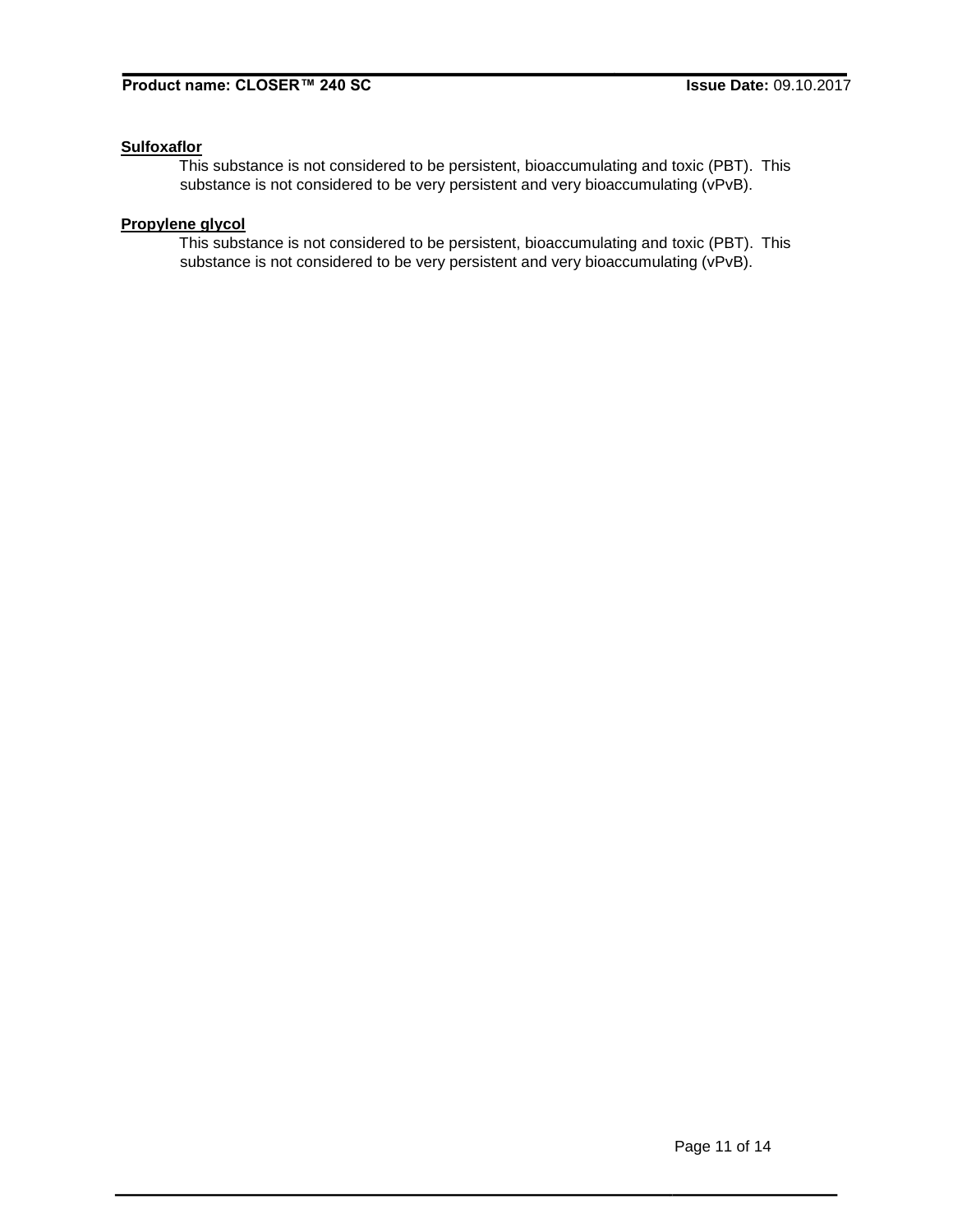#### **Sulfonated aromatic polymer, sodium salt**

This substance is not considered to be persistent, bioaccumulating and toxic (PBT). This substance is not considered to be very persistent and very bioaccumulating (vPvB).

# **Other adverse effects**

#### **Sulfoxaflor**

This substance is not on the Montreal Protocol list of substances that deplete the ozone layer.

#### **Propylene glycol**

This substance is not on the Montreal Protocol list of substances that deplete the ozone layer.

#### **Sulfonated aromatic polymer, sodium salt**

This substance is not on the Montreal Protocol list of substances that deplete the ozone layer.

# **13. DISPOSAL CONSIDERATIONS**

**Disposal methods:** If wastes and/or containers cannot be disposed of according to the product label directions, disposal of this material must be in accordance with your local or area regulatory authorities. This information presented below only applies to the material as supplied. The identification based on characteristic(s) or listing may not apply if the material has been used or otherwise contaminated. It is the responsibility of the waste generator to determine the toxicity and physical properties of the material generated to determine the proper waste identification and disposal methods in compliance with applicable regulations. If the material as supplied becomes a waste, follow all applicable regional, national and local laws.

# **14. TRANSPORT INFORMATION**

## **Classification for ROAD and Rail transport:**

| <b>Proper shipping name</b>  | ENVIRONMENTALLY HAZARDOUS SUBSTANCE, LIQUID, |
|------------------------------|----------------------------------------------|
|                              | N.O.S. (Sulfoxaflor)                         |
| UN number                    | <b>UN 3082</b>                               |
| Class                        | 9                                            |
| Packing group                | Ш                                            |
| <b>Environmental hazards</b> | Sulfoxaflor                                  |

**Classification for SEA transport (IMO-IMDG):**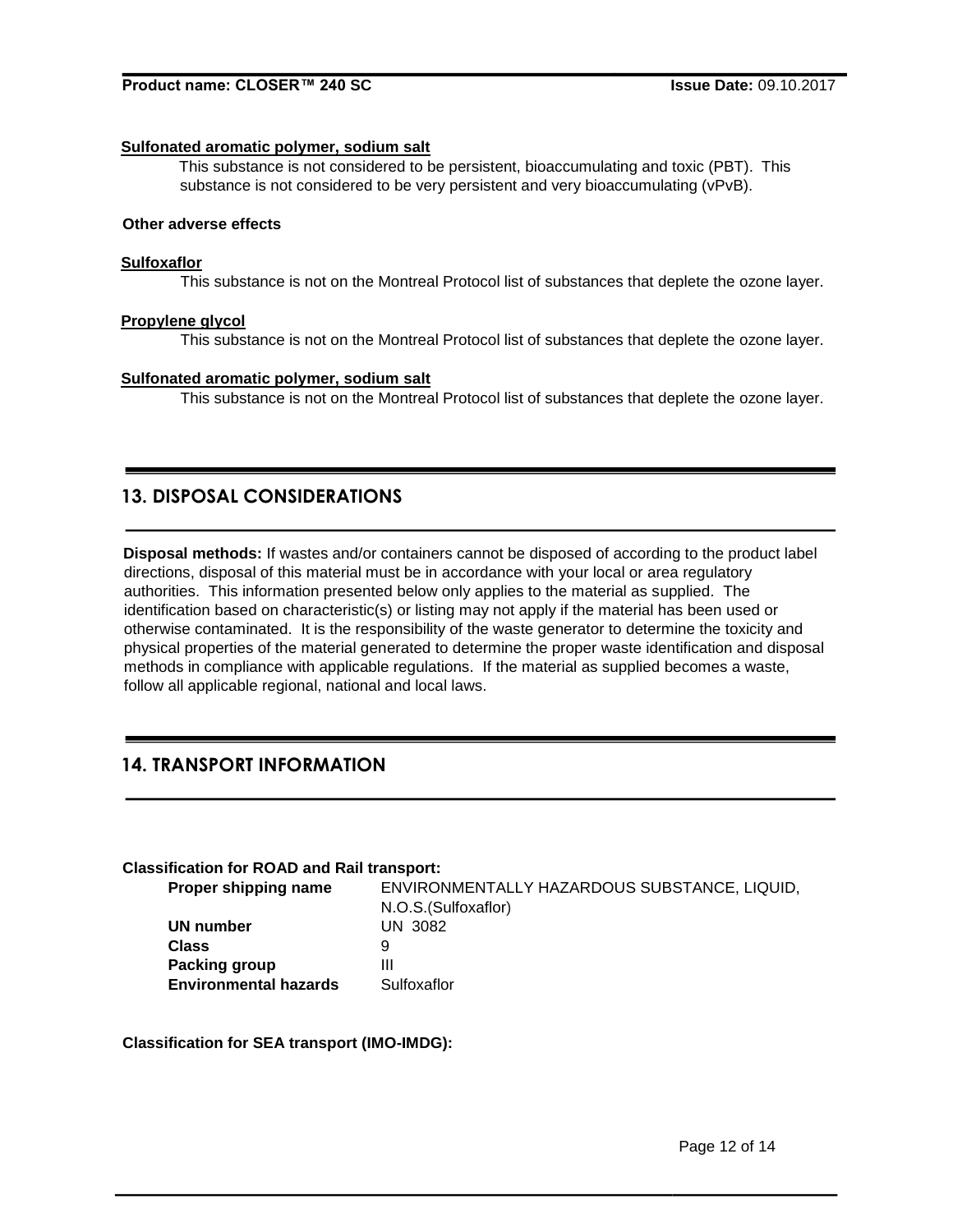| Proper shipping name |                                      | ENVIRONMENTALLY HAZARDOUS SUBSTANCE, LIQUID, |                                                                                      |  |
|----------------------|--------------------------------------|----------------------------------------------|--------------------------------------------------------------------------------------|--|
|                      |                                      | N.O.S. (Sulfoxaflor)                         |                                                                                      |  |
| UN number            |                                      | UN 3082                                      |                                                                                      |  |
|                      | Class 9 Packing group                |                                              | III Marine pollutant Sulfoxaflor Transport in bulk                                   |  |
|                      |                                      |                                              | Consult IMO regulations before transporting ocean bulk according to Annex I or II of |  |
|                      | MARPOL 73/78 and the IBC or IGC Code |                                              |                                                                                      |  |
|                      |                                      |                                              |                                                                                      |  |

## **Classification for AIR transport (IATA/ICAO):**

**Proper shipping name** Environmentally hazardous substance, liquid, n.o.s.(Sulfoxaflor)

| UN number            | UN 3082 |
|----------------------|---------|
| Class                | 9       |
| <b>Packing group</b> | Ш       |

This information is not intended to convey all specific regulatory or operational requirements/information relating to this product. Transportation classifications may vary by container volume and may be influenced by regional or country variations in regulations. Additional transportation system information can be obtained through an authorized sales or customer service representative. It is the responsibility of the transporting organization to follow all applicable laws, regulations and rules relating to the transportation of the material.

# **15. REGULATORY INFORMATION**

**Seveso III: Directive 2012/18/EU of the European Parliament and of the Council on the control of major-accident hazards involving dangerous substances.** Listed in Regulation: ENVIRONMENTAL HAZARDS Number in Regulation: E2 200 t 500 t

# **16. OTHER INFORMATION**

**Full text of H-Statements referred to under sections 2 and 3.**